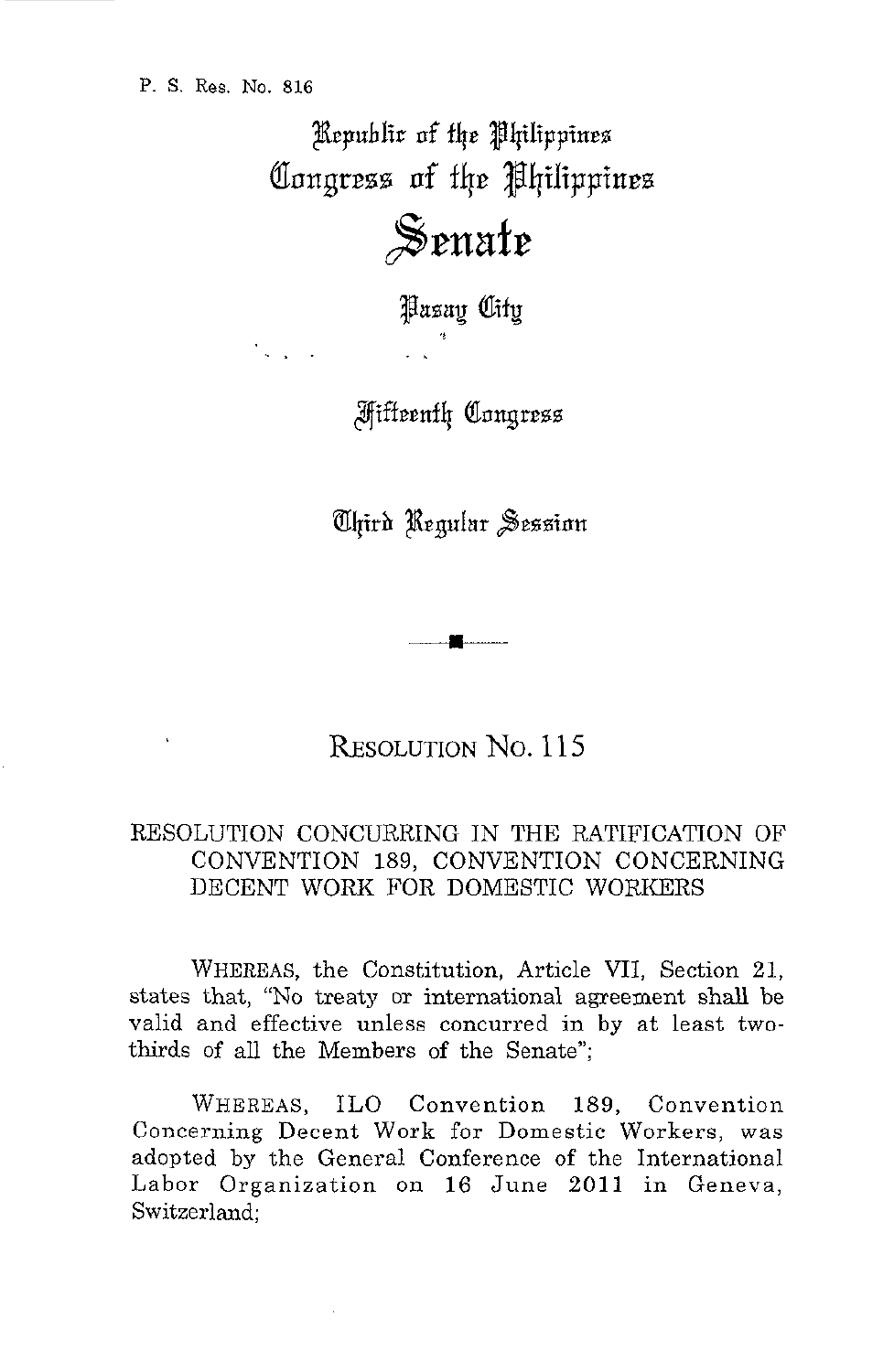WHEREAS, domestic workers make a vital contribution to the functioning of households, the labor market, and the **economy;** 

WHEREAS, current estimates indicate that there are 1.93 million domestic workers in the country,' while the number of Filipino domestic workers deployed to various countries, in 2010 alone, reached more than 100,000;

WHEREAS, domestic workers are particularly vulnerable to discrimination and other human rights abuses;

WHEREAS, the Convention, which applies to all domestic workers, sets the standards for decent work for domestic workers and guarantees minimum labor protections to them on par with workers in the formal economy;

WHEREAS, domestic workers have basic rights that need to be recognized and respected through the adoption of laws, policies and measures that will enable them to exercise such rights, including the following:

- a. freedom of association and the right to collective bargaining;
- b. the elimination of all forms of forced or compulsory labor;
- c. the effective abolition of child labor;
- d. the elimination of discrimination in respect of employment and occupation;
- e. protection against all forms of abuse, harassment, and violence; and
	- f. fair terms of employment and decent living conditions.

WHEREAS, the Convention provides various means by which states may promote the rights and protect domestic workers, including the areas of elimination of child labor, right to information on terms and conditions of employment, fair treatment on working hours, remuneration, occupational safety and health, social security, and protection of particular groups of domestic works, and protection of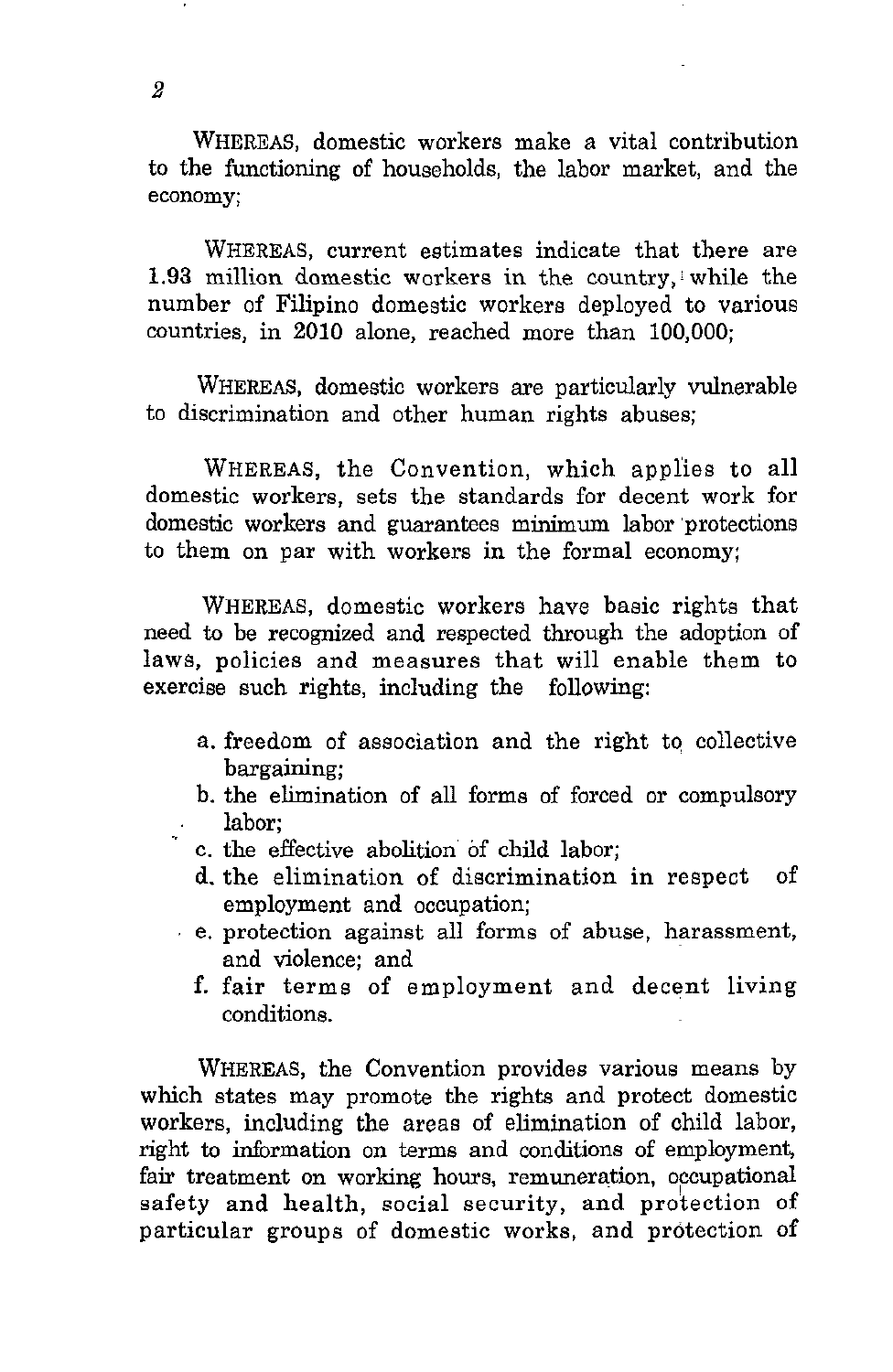domestic workers from abusive practices of private **employment agencies, among others;** 

WHEREAS, social dialogue is promoted by the Convention as a means of designing and effectively implementing policies and measures that will protect the rights of domestic workers, including through consultations with the most representative employers' and workers' organizations, collective agreements, and other measures consistent with national practice;

WHEREAS, under Article 21 thereof, the Convention shall come into force twelve months after the date on which the ratifications of two Members have been registered with the Director-General of the International Labour Office; thereafter, the Convention shall come into force for any Member twelve (12) months after the date on which its ratification is registered;

WHEREAS, the President of the Philippines ratified the Convention on the 18th of May 2012 and has accordingly submitted it to the Senate for concurrence in accordance with the Constitution;

WHEREAS, in the hearing conducted by the Senate Committee on Foreign Relations on 14 June 2012, the **following government agencies and nongovernment**  organizations endorsed the concurrence in the ratification of Convention 189:

- 1. Department of Foreign Mfairs (DFA);
- 2. Department of Justice (DOJ);
- 3. Department of Labor and Employment (DOLE);
- 4. Philippine Overseas Employment Agency (POEA);
- 5. Commission on Filipino Overseas (CFO);
- 6. Philippine Migrants Rights Watch (PMRW);
- 7. Visayan Forum Foundation, Inc.;
- 8. Samahan at Ugnayan ng mga Manggagawang Pantahanan sa Pilipinas (SUMAPI); and

9. BIas F. Ople Policy Center and Training Institute: Now, therefore, be it